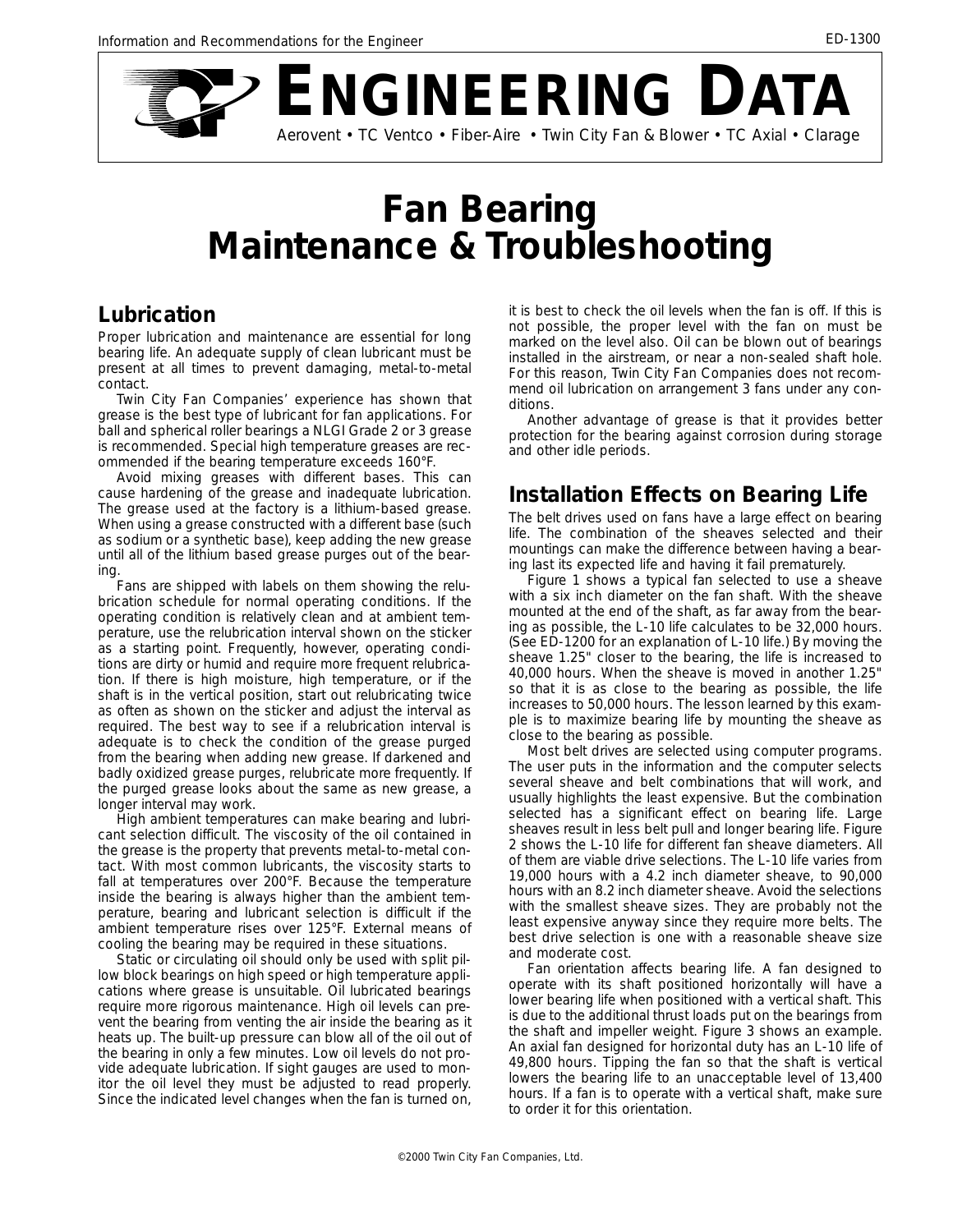

### **Bearing Failures and Their Causes**

The L-10 life discussed earlier is an estimate of the fatigue life of a bearing. However, there are many other factors that determine how long a bearing lasts. Figure 4 shows the results of one study that looked at the reasons for bearing failure. What is interesting about this study is that it shows that normal fatigue is not the normal cause of bearing failure, since only 34% of the bearings failed this way. Half of the bearing failures were due to either inadequate lubrication or contamination. Other sources list fatigue to be the cause of only 10% of bearing failures.

*Figure 4. Bearing Failure Causes*

| 36% - Inadequate Lubrication<br>34% - Normal Fatigue |
|------------------------------------------------------|
| 14% - Contamination                                  |
| 16% - Other Causes Such as:                          |
| <b>Faulty Mounting</b>                               |
| <b>Static Vibration</b>                              |
| <b>Electric Currents</b>                             |
| Incorrect Fits                                       |
| Source: Rolling Bearing Digest, 1985                 |

If bearings that are failing can be taken out of service before they are completely destroyed, they can reveal information about the cause of failure. Different modes of failure leave unique evidence in the bearing components. The rest of this article shows how the more common types of fan bearing failures affect bearing components.

Figure 5 shows an inner race that has had a normal fatigue failure. The repeated loading and unloading of the race every time a roller passes eventually causes microscopic fatigue cracks to form under the surface.

In time, these cracks grow to the point where small portions of the surface flake off. This process is called "spalling" and the flaws left in the surface are called "spalls."

With continued operation, the spalls grow until the bearing becomes noticeably noisy. Figure 6 shows an inner race that has a severe spall. In addition to being noisy, it is also likely that this bearing would show high levels of vibration. The time required for the spalling to cause catastrophic bearing failure will vary with the load on the bearing and its speed. Usually the bearing will run for a while after it becomes noisy, but once noise is heard, prepare to have the bearing changed before it fails suddenly.

Inadequate lubrication can lead to spalling as seen in Figure 7. This bearing also shows signs of excessive wear due to inadequate lubrication. The rollers have worn a very deep wear pattern in the race.

Inadequate lubrication does not mean that there is no lubrication, only that the lubricant is not preventing metal-

*Figure 5. Normal Fatigue Failure*



*Figure 6. Spall*



*Figure 7. Spalls & Wear Patterns in the Race*

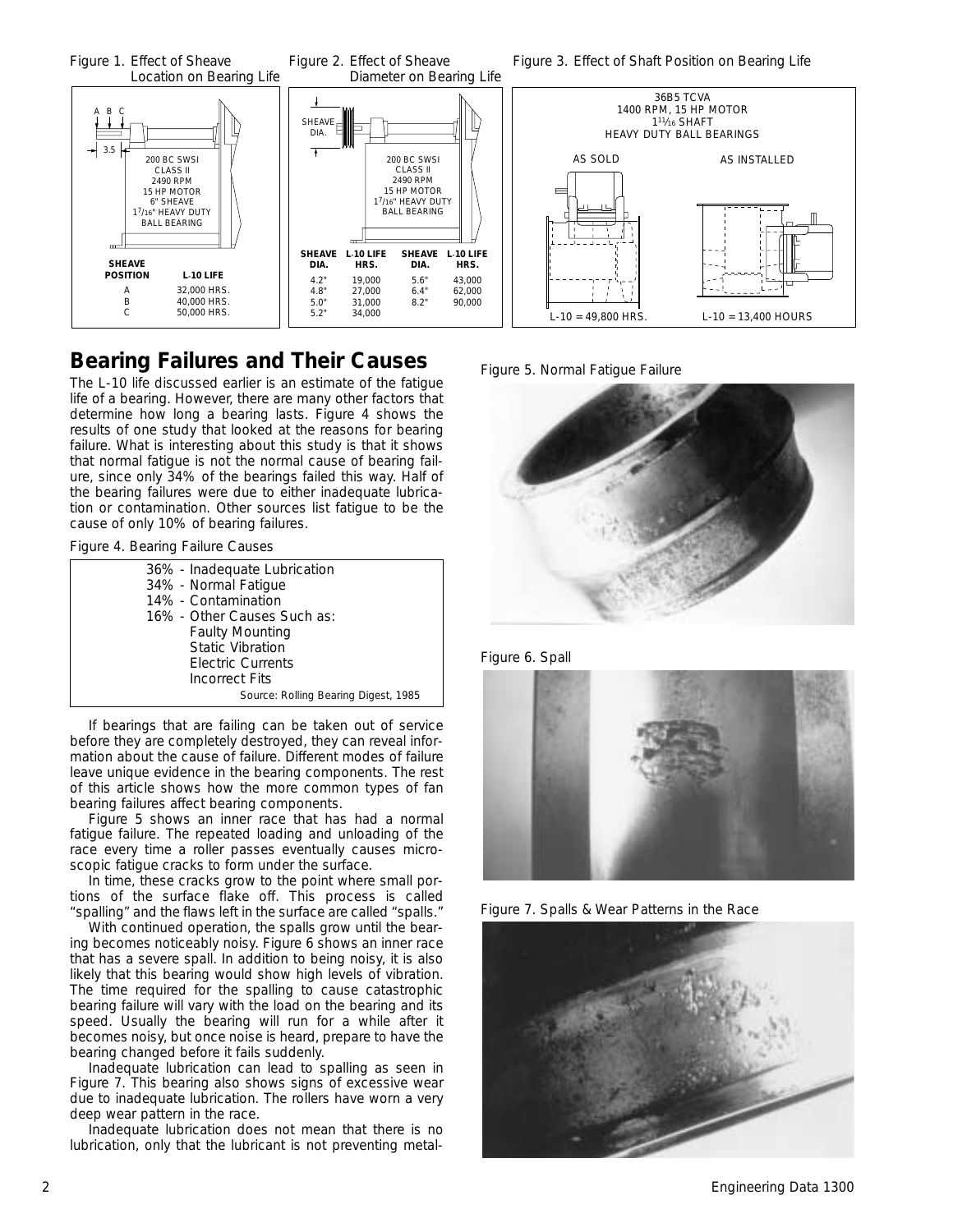to-metal contact. This can be due to adding an insufficient amount of lubricant when relubricating, too long of a period between relubrications, using dirty lubricant, or using a lubricant that does not have the viscosity needed to maintain an oil film between the parts.

Figure 8 shows the progressive failure of a bearing due to inadequate lubrication. At first there are traces of waviness, or a slight roughening of the race. With time small cracks develop, which lead to a modest amount of spalls and eventually the severe amount of spalling shown on the lower right.

*Figure 8. Progressive Failure of a Bearing Due to Inadequate Lubrication*



If the bearings continue to operate with inadequate lubrication, the evidence that shows this to be the mode of failure becomes destroyed. Notice how the spherical bearing rollers shown in Figure 9 become damaged with continued operation.

*Figure 9. Damaged Spherical Bearing Rollers*



If the bearing had been taken out of operation when the roller was in the condition shown on the left, it would be possible to determine the cause of failure. By the time the bearing completely failed, it had run so hot that the steel softened and the bearing became deformed. At this point it is impossible to tell what caused the initial failure. If you are having unexplained bearing failures, it is best to take the bearing out of service when you first notice noisy, hot, or vibrating operation. The evidence showing the initial cause of failure is probably still visible, and it will give you an idea as to what action to take to prevent additional failures.

Under the right conditions the heat generated by metalto-metal contact causes the two surfaces to adhere for an instant. Small portions tear out from one surface and adhere to the other surface. This is "smearing" and is shown in Figure 10.

"Skid smearing," shown in Figure 11, occurs on lightly loaded bearings. As the rollers come around and enter the lower half of the bearing, they go from being unloaded to being under load. With the light load it takes them some distance to roll properly, and they skid against the race causing smearing.

Inadequate lubrication can sometimes cause the bearing surfaces to become highly polished as Figure 12 shows.

*Figure 10. Smearing*



*Figure 11. Skid Smearing*



*Figure 12. Highly Polished Surfaces Due to Inadequate Lubrication*



Even though the surface looks nice, this is an indication of trouble. With continued operation the surface will change to a frosty appearance and eventually spall.

Material that flakes out of spalls and other contaminants from other sources such as dirty grease or worn seals dents the races when caught between the rollers and races. Figure 13 shows an inner race with severe particle denting. Figure 7 also shows signs of particle denting. Each dent is a stress concentrator, which increases the stress in the area around the dent and accelerates the fatigue failure process.

Keeping moisture out of bearings is necessary to achieve long life. Figure 14 shows a bearing severely damaged from water corrosion. This much damage was probably due to seal failure, possibly in a "wash down" environment. High moisture applications require the use of grease that has rust inhibiting properties. Frequent relubrication is necessary, to insure that all bearing surfaces are coated with a protective layer of grease and that the rust inhibitors are replenished.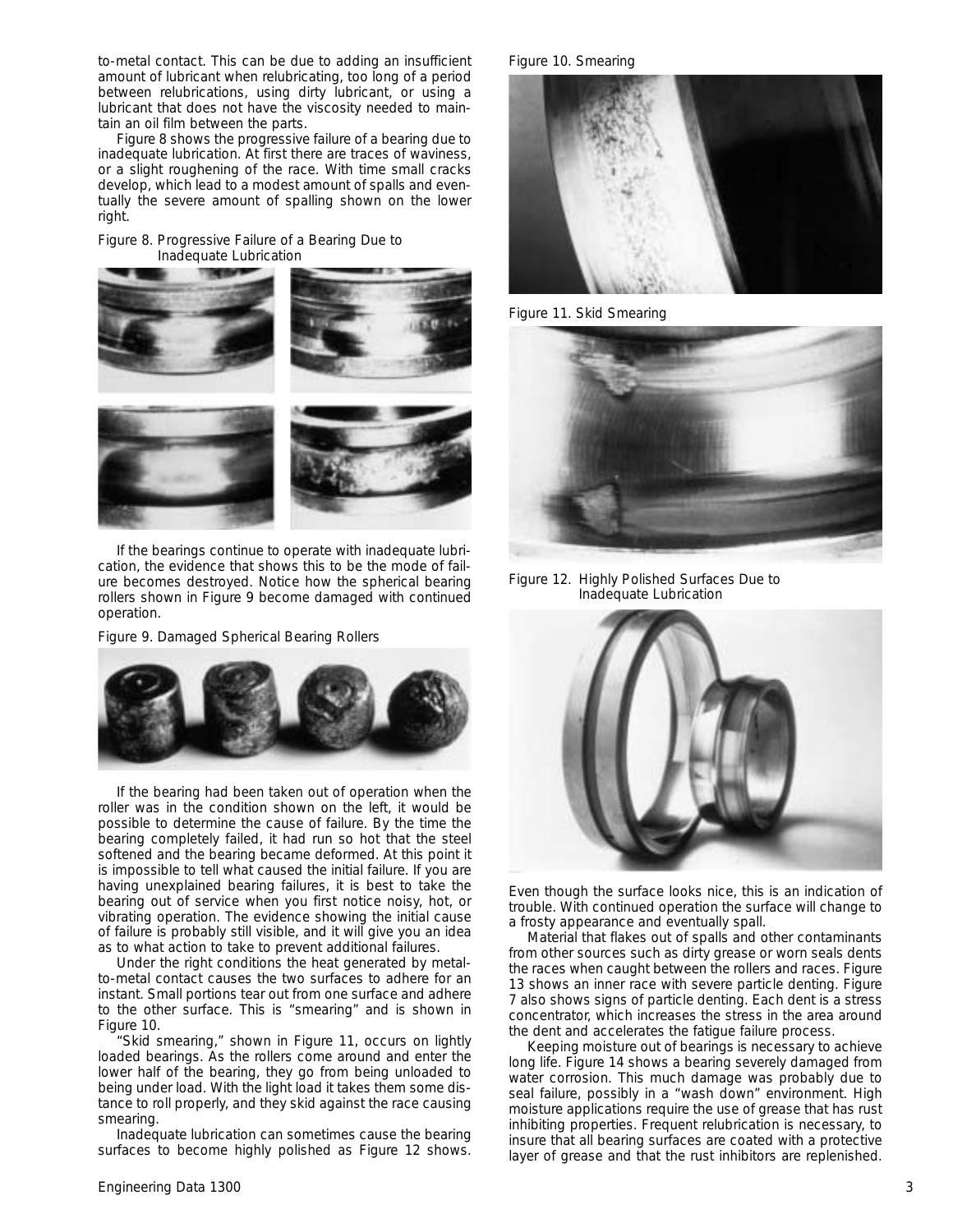*Figure 13. Severe Particle Denting Figure 14. Water Corrosion*



Figure 15 shows a spherical roller bearing roller that has rusty ends from moisture in the lubricant.

Water from condensation causes corrosion in idle fans. This is particularly true for fans in high moisture areas, located outdoors, or improperly stored outdoors. Figure 16 shows an outer race damaged by puddle corrosion. Moisture or dew condensing in the bearing settles to the bottom of the race in puddles and causes rusting. Twin City Fan Companies packs ball and unit roller bearings completely full of grease prior to shipment. Split pillow block spherical roller bearings are shipped with the bearing insert packed full. This minimizes the chances of having puddle corrosion occur during shipment and storage. This practice covers all components with grease, and insures there are no pockets of air where water can condense. At startup the excess grease purges out of the bearing, which gets a little messy but is better than having a damaged bearing.

Figure 17 shows damage to an outer race from a bearing subjected to vibration while the unit is not rotating. Notice the even spacing of the marks, which correspond to the roller spacing. You can also see marks where the rollers came to rest in different locations. This type of damage, called "false brinnelling," occurs when small portions of the race get rubbed away. The remaining area is ideal for starting fatigue, and the abrasive material rubbed off contaminates the grease which accelerates bearing wear.

"True brinnelling" occurs when a bearing is subjected to impact and the rollers dent the races. Figures 18 and 19 show damage caused by improper mounting. Impact from hammering on the outer race or the bearing housing causes true brinnelling of the races. If it is necessary to tap on a bearing to get it into position, tap on the inner race so that the rolling elements do not carry the load. Dropping a bearing prior to mounting can also cause true brinnelling. Like false brinnelling, the marks are evenly spaced and the damage will eventually develop into spalls. Figure 20 shows spalls resulting from true brinnelling.

Mounting a bearing pillow block on a warped or crowned surface, or improperly shimming a pillow block can pinch the outer race. As seen in Figure 21, this causes two load zones on the outer race 180° apart.

As the rolling elements pass through the pinched area, the load between them and the races increases. If the severity of the pinch is high, a drastic reduction in the life of the bearing will result.

Too much clearance between the bore of a bearing and the shaft, or too tight of a fit, can lead to bearing failures. Figure 22 shows the surface of a bearing bore that had too much clearance. The shaft turned in the bore, smearing the surface.

Insufficient tightening of the setscrews on a setscrew mounted bearing causes this type of failure. It can also be caused on a tapered adapter mounted bearing by not tightening the adapter lock nut enough. The damage to the surface resulted in a crack.

The bore of the bearing shown in Figure 23 shows signs



*Figure 15. Bearing Roller with Rusty Ends Due to Moisture in the Lubricant*



*Figure 16. Puddle Corrosion*



*Figure 17. False Brinneling*



*Figure 18. True Brinneling*

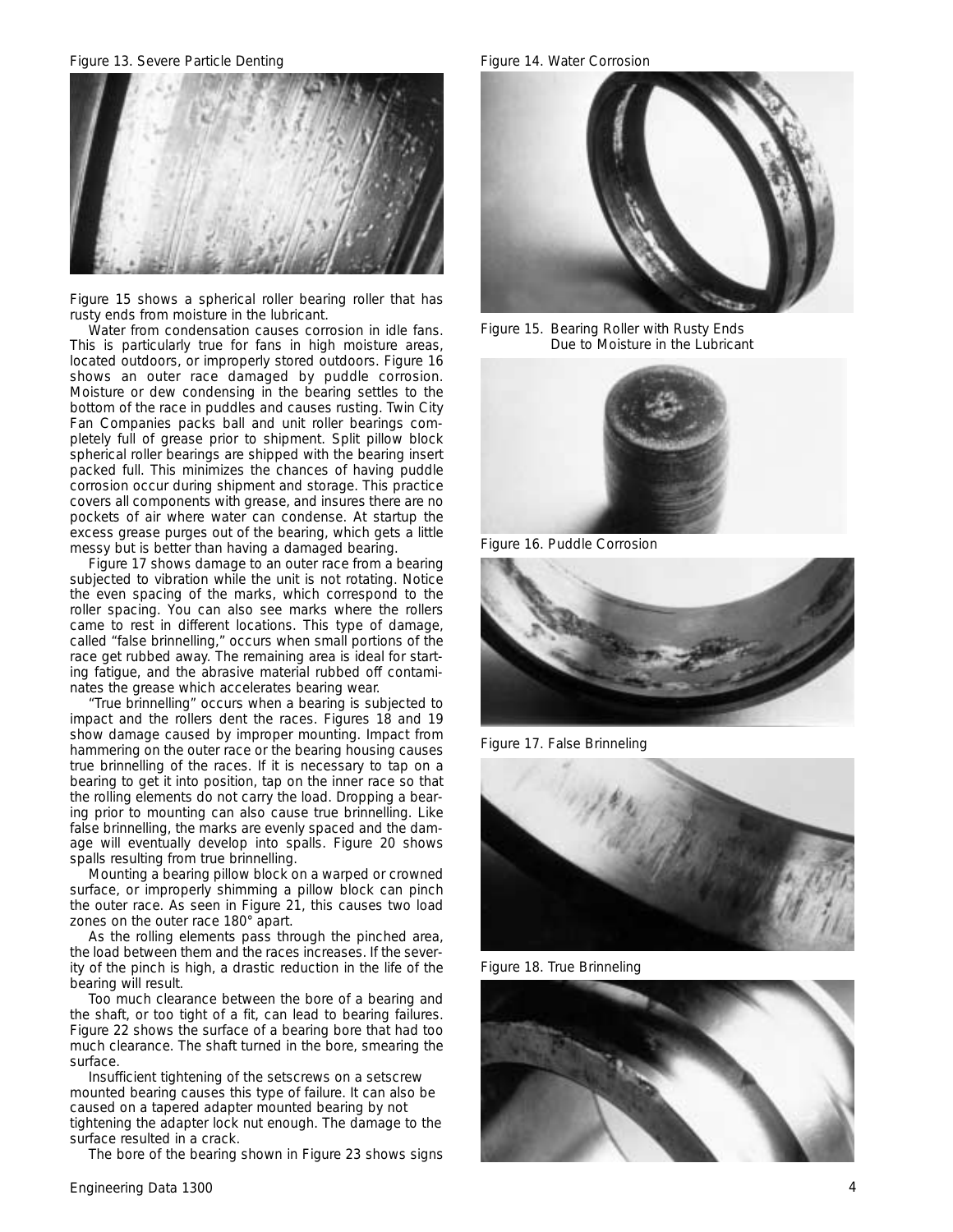of serious fretting corrosion. Microscopic movement between the shaft and the bore causes the rust colored patches to develop. Small amounts of fretting are common with setscrew mounted bearings and are not detrimental to bearing life. Advanced cases, caused by loose mounting, can lead to cracks.

Tightening the locknut of an adapter mounted bearing too much can crack the inner race as shown in Figure 24, or the outer race as shown in Figure 25.

This also occurs by exposing the bearing on a high temperature fan to excessive temperatures. This easily happens when shutting down high temperature fans when they are hot, or by exposing them to high temperatures while idle.

Allowing electrical current to pass through a bearing can cause damage. Figure 26 shows a spherical roller with pits in its surface caused by electrical current. This type of damage commonly occurs when welding balance weights on a fan wheel with improper grounding. To avoid having the welding electrical current pass through the bearings, attach the grounding clamp to the wheel or shaft when adding balance weights.

*Figure 19. True Brinneling*



*Figure 20. Spalls Resulting from True Brinneling*



*Figure 21. Two Load Zones on the Outer Race*



*Figure 22. Smearing on a Bearing Race*



*Figure 23. Fretting Corrosion on Bearing Bore*



*Figure 24. Cracked Inner Race*



*Figure 25. Cracked Outer Race*



*Figure 26. Pits Caused By Electrical Current*